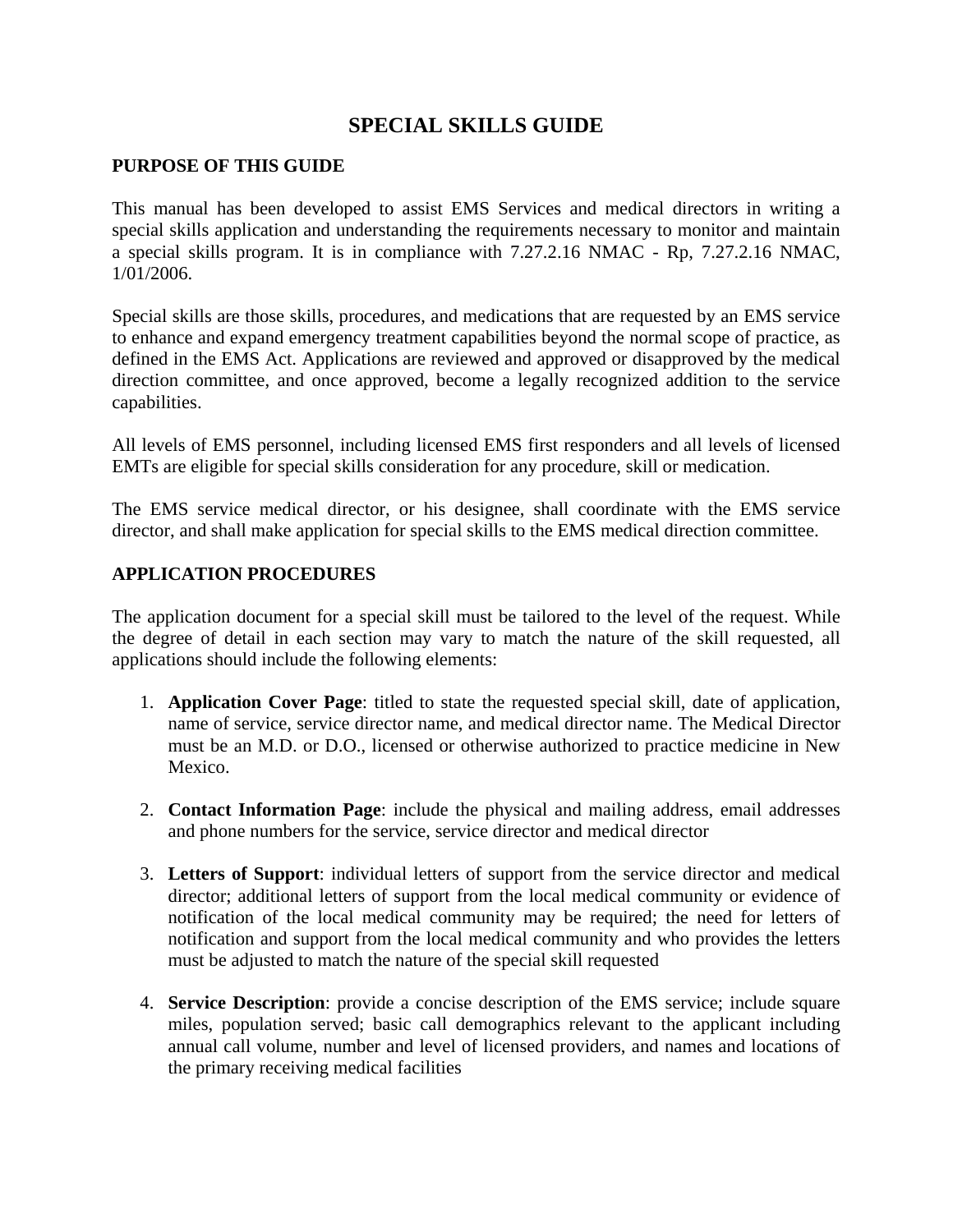- 5. **Special Skill Description**: provide a description of the procedure, medication or requested skill. Include information on risks, benefits, indications and contraindications; include level of licensure necessary for the special skill
- 6. **Justification and Statement of Need**: provide a statement explaining why the special skill is needed; this should include a description of the current medical intervention or alternative practice to the special skill and a risk or benefit analysis that supports the special skill requested; the estimated number of potential interventions per year, other relevant statistical data and a statement indicating the level of current scientific information/studies to support the requested special skill; the level of scientific justification can be adjusted to match the level of the special skill requested
- 7. **Protocol**: provide a copy of the treatment protocol. If the request is for a medication, include a copy of the drug sheet that specifically addresses the uses you are requesting.Include other operational protocols relevant to the special skill, if applicable
- 8. **Training**: provide a training syllabus and curriculum; this must include learning objectives and the training hours for initial and continuing education; this section should also include identification of the instructor(s), a brief summary of their qualifications or a resume; how training will be completed, and a description of the method used to initially evaluate the skill; include the estimated number of personnel to be trained and estimated date of initial training
- 9. **QA/QI Program**: provide a description of the QA/QI process for the special skill, including frequency of evaluation, names and qualifications of the personnel involved in the process; include a copy of the evaluation tool or forms that will be used, if applicable, and identify steps for remedial action if it becomes necessary. Also include a description of a proposed continuing education plan
- 10. **Signatures:** person(s) completing the application, service chief/service director and medical director

Ten (10) copies of the application and all supporting documentation shall be submitted to:

New Mexico Department of Health Emergency Medical Systems Bureau Attn: Special Skills 1301 Siler Road, Building F Santa Fe, NM 87507

One copy shall be submitted to the regional office in which the service is located. Applicants may involve the EMS regional offices when preparing a special skill request and include a letter evidencing regional review.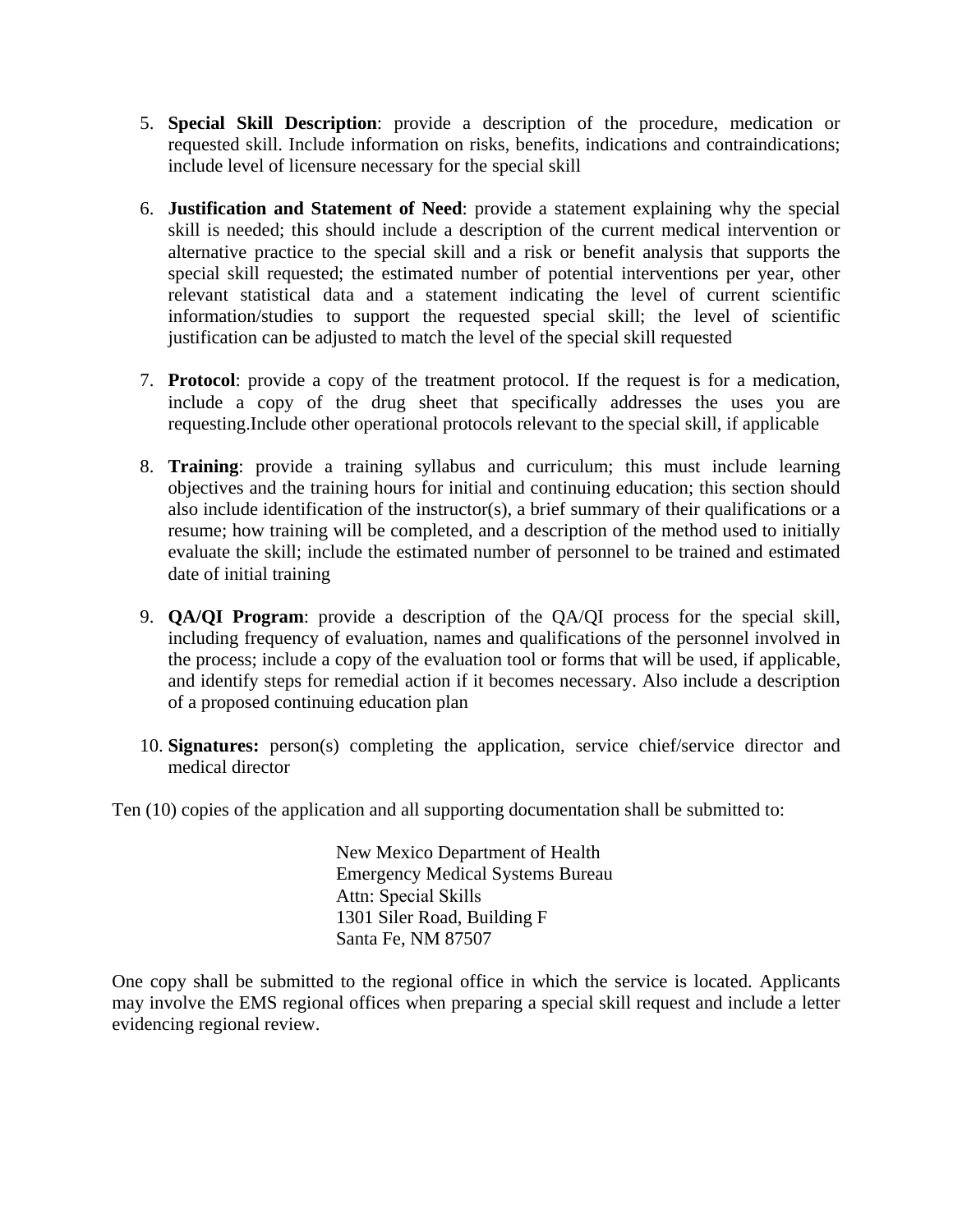## **APPROVAL PROCESS**

Upon receipt, the state EMS medical director and state EMS training coordinator will review the application. The service will be notified if the application is found to be incomplete or to contain significant errors. Applications must be received at the bureau at least forty-five (45) days prior to the next regularly scheduled medical direction committee meeting to be placed on the agenda of that meeting for consideration by the medical direction committee.

The medical direction committee may take the following actions on the application:

- 1. Approved
- 2. Approved with specific conditions, limitations or restrictions
- 3. Denied
- 4. Tabled with a request for a formal presentation or additional information by the requesting service medical director or their designee.

Within ten (10) working days following the decision of the medical direction committee, the state EMS training coordinator shall provide a written response to the applicant regarding the action of the medical direction committee.

Special skills may not be utilized until services receive receipt of an approval letter from the bureau. Any specific conditions or limitations will be evidenced in the approval letter from the bureau.

## **MONITORING A SPECIAL SKILLS PROGRAM:**

It is expected that EMS services with approved special skills will continuously comply with the requirements of their application and approval letter. This includes, but is not limited to, such items as training curricula, approved instructors, quality assurance, protocols and data collection. Any changes to the approved application shall be sent to the state EMS training coordinator for concurrence/coordination with the medical direction committee.

The medical direction committee may immediately suspend or revoke special skill privileges for an individual or service that loses medical direction, or fails to comply with the stated requirements, or for any other reason to protect the health and welfare of the people of New Mexico.

If a new medical director assumes control of a service with an active special skill program, the bureau shall receive a letter of support from the new medical director within thirty (30) days or the special skill approval may be withdrawn.

The service shall maintain a current list of all providers trained and approved to utilize the special skill. This list must be provided to the bureau upon request.